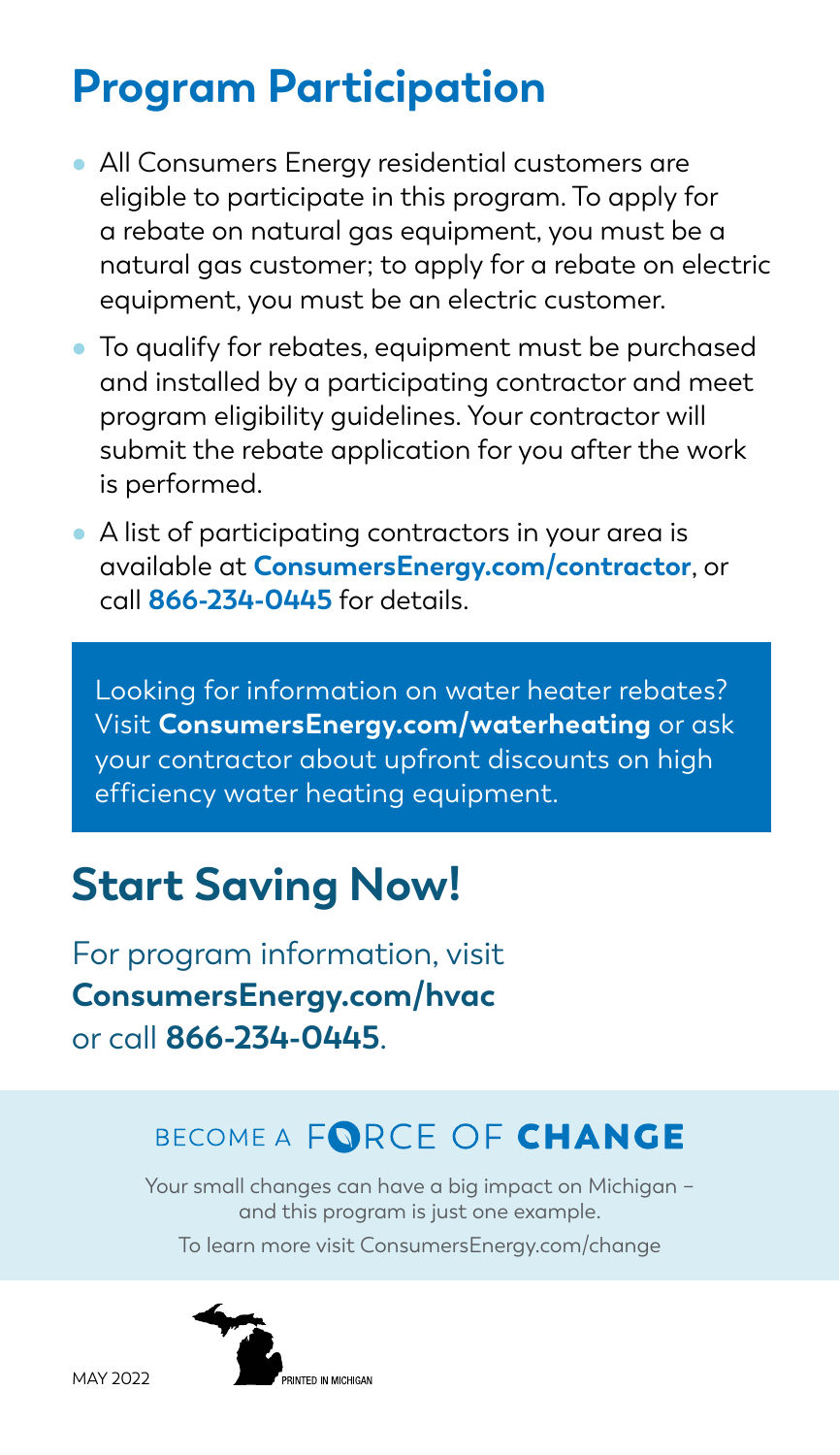

# **Save on Heating and Cooling Your Home**

Upgrade your heating, cooling or water heating system and save with rebates from Consumers Energy





Count on Us®

**Residential Heating, Cooling and Water Heating Program**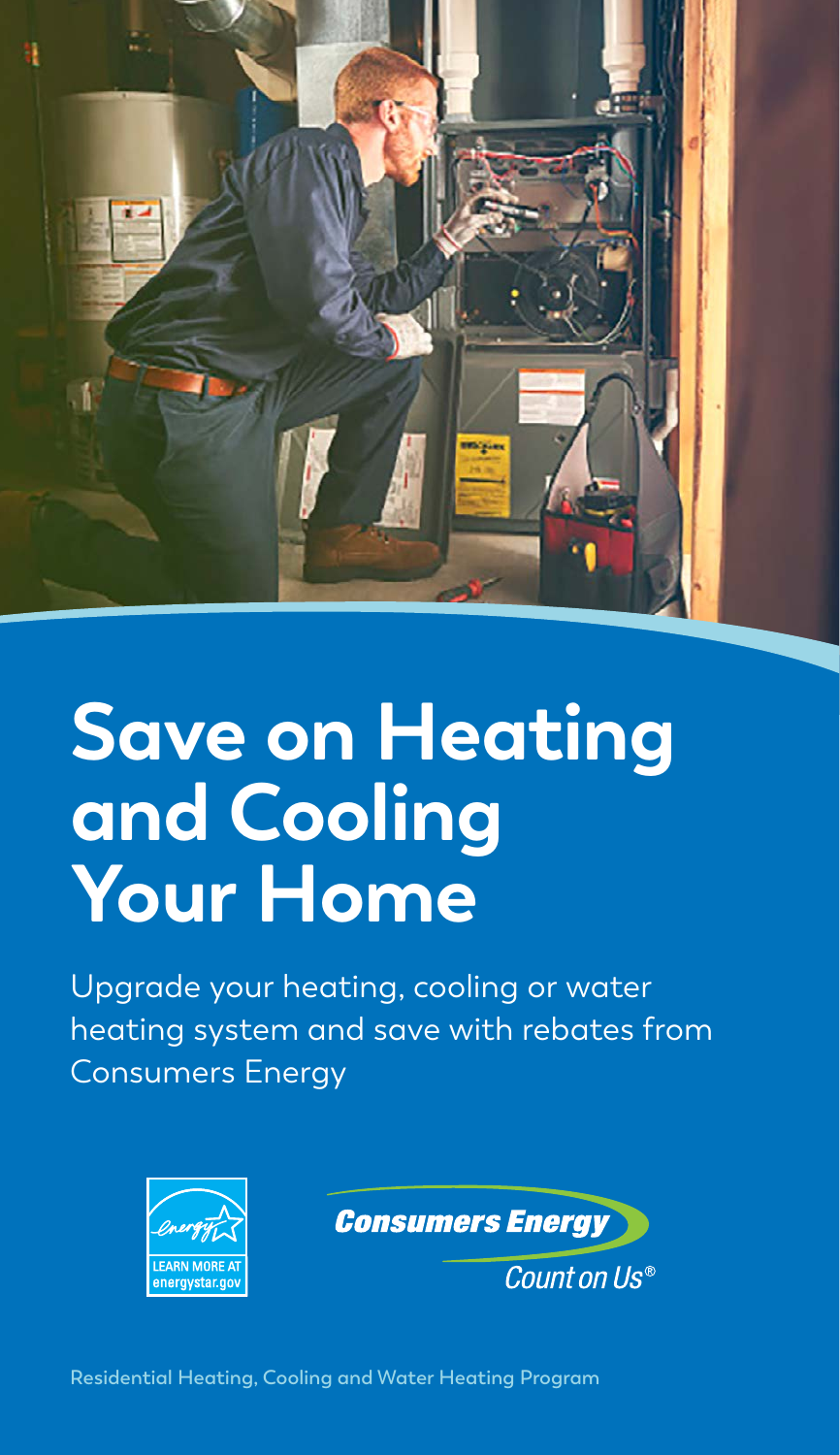### **Save Up to \$1,100 on Energy Efficient Equipment and Services**

Whether you're purchasing a new heating, cooling or water heating system or taking care of the equipment you have, we want to help you **increase your home's comfort and save money!** Our rebates help cover the cost difference when upgrading to more high efficiency equipment and products in your home.

**Save now with these rebates, and you'll keep saving, thanks to reduced energy costs.** Not ready to upgrade? Take advantage of our comprehensive tune-up program for furnaces, boilers and air conditioners. Properly maintained equipment runs more efficiently, lasts longer and helps protect the environment.

## **Saving Is Easy!**

- 1. Go to **ConsumersEnergy.com/contractor** to find a participating contractor. In the Services Provided drop-down menu, look for Heating and Cooling Installation Services or Comprehensive Tune-Up.
- 2. Have your contractor help you select and install your new equipment or perform a qualifying comprehensive tune-up.
- 3. Provide your contractor with your account information and signature. The contractor will submit the rebate application and supporting documentation for you.